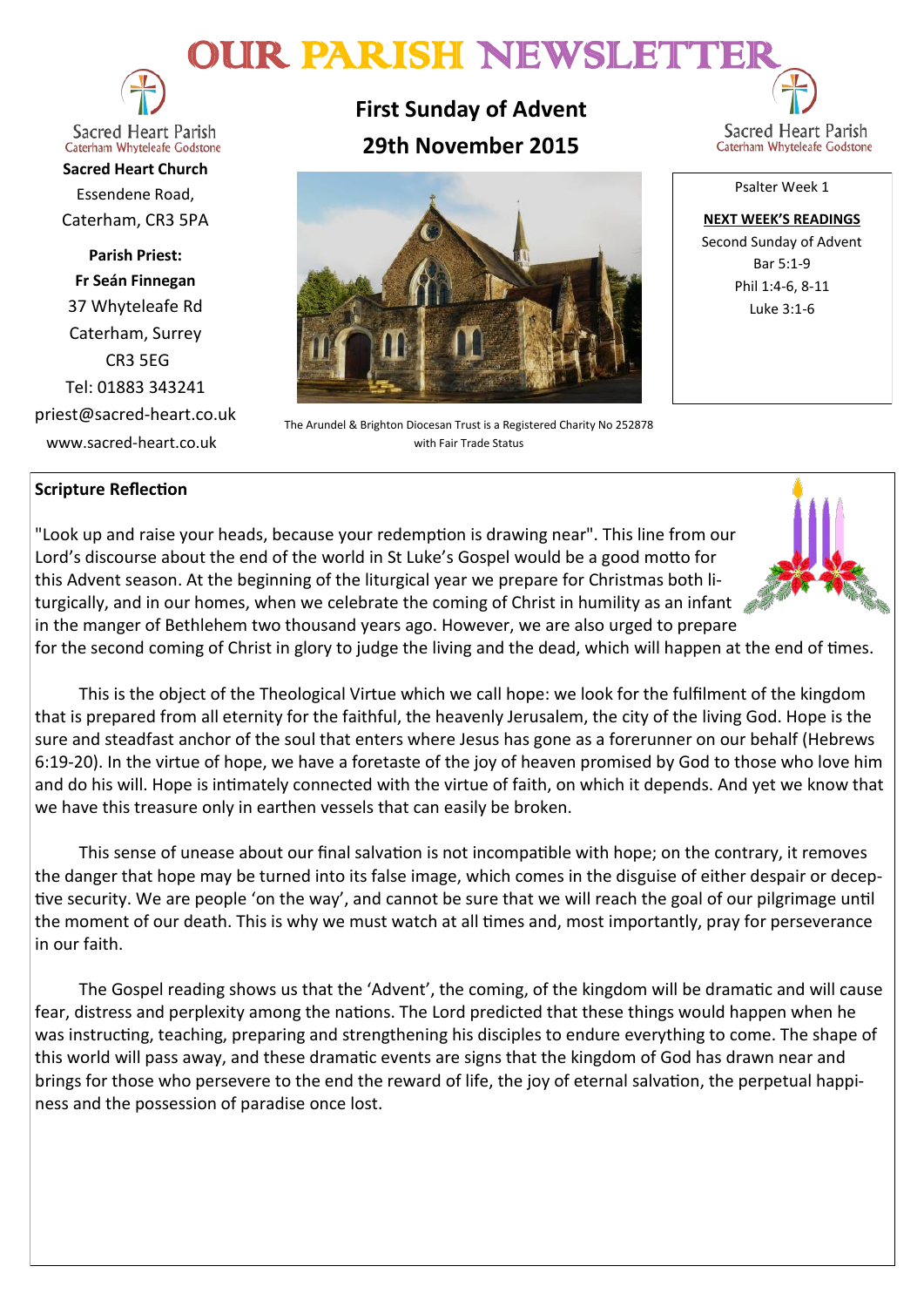| The John Fisher School's Festive Fireworks Display & Mini<br>Christmas Market.<br>Saturday 5th December 2015 @ The John Fisher Playing Fields,<br>Plough Lane Purley, CR8 3YP.<br>Gates Open 6pm. Family Ticket £20, Adult £6 and Child £5.<br>Fireworks Display with Carol Singing, Live Band, Bar, Tea Cup<br>Rides, Mulled Wine, BBQ, Gisella Graham, MoonDaisy, Phoenix<br>Trading, Wreaths, Gifts & much more. 'Fun for all the family'.<br>Why celebrate Christmas? Who was Jesus?<br>What does 'Incarnation' mean?<br>- and what does it really mean for us?<br><b>Join us</b> for this and more $-$ and our consideration of the read-<br>ings for next Sunday. All welcome!<br>8.00p.m. Wednesday 2 <sup>nd</sup> December, in the Old Sacristy (next<br>to the Old Hall) | <b>Pilgrimage to Poland</b><br>We have an opportunity to join pilgrims from the Parish of the Nativ-<br>ity of the Lord on a pilgrimage to Poland from Monday the 30th of<br>May to Friday the 3rd of June, 2016.<br>Fr. Chris Spain will be the Spiritual Director. Fr. Chris has a great love<br>of Poland and has visited Krakow 4 times in recent years.<br>The itinerary and costs are being finalised at the moment. Current<br>estimates of costs are ~£600 per person for Monday to Friday and<br>there will be an option to extend your stay in Krakow to include the<br>weekend of June 4th-5th for £36 per person per night B&B, sharing.<br>Those interested are invited to attend an information evening at<br>20.00 on November 26 <sup>th</sup> in St Joseph's Centre, 122 Ladbroke Road,<br>Redhill, Surrey RH1 1LF at which a representative of Pax Travel will<br>take us through the planned itinerary and costs.<br>Alternatively to receive an information pack please contact Sean<br>McGettrick, who is co-ordinating the pilgrimage on behalf of PNL, on<br>01737 767352 or via email at sean.mcgettrick@btinternet.com. |  |
|------------------------------------------------------------------------------------------------------------------------------------------------------------------------------------------------------------------------------------------------------------------------------------------------------------------------------------------------------------------------------------------------------------------------------------------------------------------------------------------------------------------------------------------------------------------------------------------------------------------------------------------------------------------------------------------------------------------------------------------------------------------------------------|--------------------------------------------------------------------------------------------------------------------------------------------------------------------------------------------------------------------------------------------------------------------------------------------------------------------------------------------------------------------------------------------------------------------------------------------------------------------------------------------------------------------------------------------------------------------------------------------------------------------------------------------------------------------------------------------------------------------------------------------------------------------------------------------------------------------------------------------------------------------------------------------------------------------------------------------------------------------------------------------------------------------------------------------------------------------------------------------------------------------------------------------------|--|
| Do you have any beavers/cubs/scouts uniform that you<br>wish to donate? Please contact Sheena on 07838 393950<br>or caterhamscouts@hotmail.co.uk and she will arrange<br>collection of the items! Thank you                                                                                                                                                                                                                                                                                                                                                                                                                                                                                                                                                                        | <b>Justice and Peace Group.</b><br>Victims of torture, human rights groups and individuals under threat<br>and persecuted Christians need our support and our prayers. At<br>Christmas we can take the opportunity to let them know they are<br>not forgotten by sending them a Christmas card.                                                                                                                                                                                                                                                                                                                                                                                                                                                                                                                                                                                                                                                                                                                                                                                                                                                  |  |
| <b>9am Leaven Group</b><br>The Group will meet following 9am Mass on 13 December. If<br>there is any item you would like discussed or you have any sug-<br>gestions concerning 9am Sunday Mass then please speak to<br>one of the group Members. If not to the Welcomer who will let<br>one of the group know.                                                                                                                                                                                                                                                                                                                                                                                                                                                                     | Details of organisations and individuals and guidelines to follow<br>when sending cards are available from Action by Christians against<br>Torture (ACAT) an ecumenical charity. Full details are available in the<br>church porch or from the ACAT website.<br><b>Confirmation-Please return your completed forms as soon as possible</b>                                                                                                                                                                                                                                                                                                                                                                                                                                                                                                                                                                                                                                                                                                                                                                                                       |  |
| We're fundraising for<br>orld <i>Fifts</i>                                                                                                                                                                                                                                                                                                                                                                                                                                                                                                                                                                                                                                                                                                                                         | Please remember in your prayers the soul of Mary Ed-<br>wards RIP, who passed away last Sunday. The funeral<br>details will follow.                                                                                                                                                                                                                                                                                                                                                                                                                                                                                                                                                                                                                                                                                                                                                                                                                                                                                                                                                                                                              |  |
| The Cafod Group will be selling a range of different 'World<br>Gifts' after all Masses on the next two Sundays, providing<br>the opportunity for you to buy 'alternative' gifts for family<br>and friends. These gifts make a huge difference to people                                                                                                                                                                                                                                                                                                                                                                                                                                                                                                                            | It is the first Sunday of Advent, and the<br>readings cycle will change to Year C for Sundays, and Year 2<br>for weekdays.                                                                                                                                                                                                                                                                                                                                                                                                                                                                                                                                                                                                                                                                                                                                                                                                                                                                                                                                                                                                                       |  |
| in developing countries, because they do something no<br>pair of socks can ever do - they help people break free<br>from poverty. A tag will be placed on our Parish Giving<br>Tree each time a gift is bought, as a visible sign of the<br>Parish's solidarity with the poor of the world. Please see<br>the poster in the Church porch for further details.                                                                                                                                                                                                                                                                                                                                                                                                                      | Caterham and District Churches Together<br>We can arrang<br>invite you to join us for<br>transport for you to at-<br>tend and drop you<br>home afterwards-just<br>Christmas Lunch<br>let us know.<br>ransport Queries Hilary Clark<br>07795 573180<br>For the over 60's at<br>Hil.clark221@btinternet.com<br>The Douglas Brunton Centre                                                                                                                                                                                                                                                                                                                                                                                                                                                                                                                                                                                                                                                                                                                                                                                                          |  |
| $m \equiv \equiv$<br><b>III</b> Health & Safety<br>Ш<br>III Please take care around the church at this time of year,<br>Ш<br>III leaves may be slippery or the ground icy after a frost.<br>Ш<br>$\frac{1}{\ I\ }$ A plan is in place to grit the grounds if the temperature<br>Ш                                                                                                                                                                                                                                                                                                                                                                                                                                                                                                  | Caterham<br>space for you to record your drivers details<br>when you are told<br>On Christmas Day 2005<br>From 12 noon until 4pm<br>If you would like to attend please<br>Christmas Day Contact Details<br>complete a form.<br>The Douglas Brunton Centre Park Rd,<br>Caterham, Surrey County CR3 5TA<br>01883 347 260<br>For general queries contact St<br>Marys Church Office 01883                                                                                                                                                                                                                                                                                                                                                                                                                                                                                                                                                                                                                                                                                                                                                            |  |
| $\frac{1}{\ln 2}$ falls, but in the event of snow please be advised the car $\ln 2$<br>Ш<br>$\parallel$ parks may be closed for safety.<br>Ш<br>$\mathbf{m}_{\equiv}$<br>≡<br><b>LUNCH CLUB</b>                                                                                                                                                                                                                                                                                                                                                                                                                                                                                                                                                                                    | 347230<br><b>CHURCHES</b><br>tosether<br>Lighting of the Cedar Tree - 29th November - Please note that the<br>Road will be closed during the lighting of the Cedar Tree,<br>(between 6pm & 7pm approximately) this may affect your travel                                                                                                                                                                                                                                                                                                                                                                                                                                                                                                                                                                                                                                                                                                                                                                                                                                                                                                        |  |
| Wednesday 2nd December at 1pm.                                                                                                                                                                                                                                                                                                                                                                                                                                                                                                                                                                                                                                                                                                                                                     | plans after the 5:15pm Mass today.                                                                                                                                                                                                                                                                                                                                                                                                                                                                                                                                                                                                                                                                                                                                                                                                                                                                                                                                                                                                                                                                                                               |  |
| Menu: Steak casserole with herb dumplings,<br>new potatoes and vegetables, followed by chocolate<br>sponge and custard.<br>Coffee, tea and raffle to finish.                                                                                                                                                                                                                                                                                                                                                                                                                                                                                                                                                                                                                       | <b>Offertory Collection</b><br>Sincere thanks for your generosity last weekend:<br>Offertory: £766.02 (Gift Aid £354.03)<br>Second collection: £397.98 (Gift Aid £233.70)                                                                                                                                                                                                                                                                                                                                                                                                                                                                                                                                                                                                                                                                                                                                                                                                                                                                                                                                                                        |  |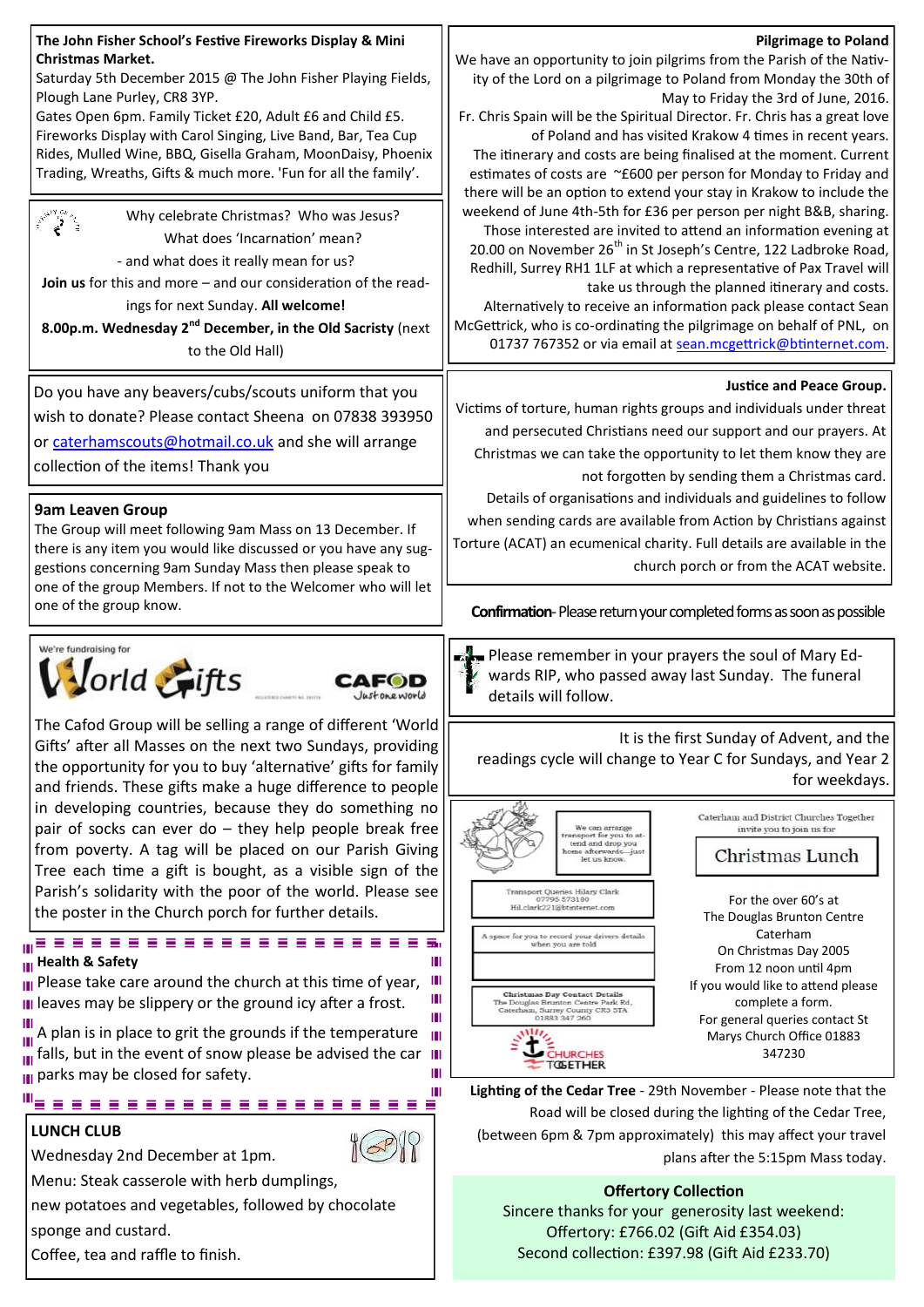#### **WHAT'S ON IN THE PARISH THIS WEEK**

| Sun 29th: | Children's liturgy at 9am & 10:45am                  |
|-----------|------------------------------------------------------|
|           | Mass                                                 |
|           | Tea & Coffee after 10:45am Mass                      |
|           | 2pm Parish Panto (arrive at 1:30pm for 2pm<br>start) |
| Mon:      | Tea & Coffee after Mass (Old Hall)                   |
| Tues:     | 9:15am to 11:15am Toddler Group.                     |
| Wed:      | 1pm Lunch Club (Cent Hall)                           |
|           | 8pm Journey of Faith                                 |
| Fri:      | 7:30pm to 11pm Parish club open                      |
| Sun 6th:  | Children's Older liturgy only at 9am &               |
|           | 10:45am Mass                                         |
|           | No Tea & Coffee after 10:45am Mass                   |

CAFOD Justoneworld

**Pope Francis wrote a letter to you (and everyone else) called Laudato Si'. -** If you have not read it please come along to a CAFOD Taster & Tips day on Pope Francis' encyclical Laudato Si' (On The Care of our Common Home) with CAFOD Arundel & Brighton. The papal encyclical offers us an opportunity to reflect on our lives and the world around us and CAFOD has created a simple study guide to help us. The morning will consist of a taster of the study guide and some hints and tips for people wanting to use it in parishes and small groups. So come and join us on Saturday 5th December at St Clement's church, Ewell from 10:30 - 12:30. Please book your place (as spaces are limited) by contacting the A&B volunteer centre on 01483 896866 or [arundelandbrighton@cafod.org.uk](mailto:arundelandbrighton@cafod.org.uk)

#### **Bereavement Support Group**

The next meeting of the Bereavement Support Group will be on Tuesday  $8<sup>th</sup>$  December at 10.30 am in the meeting room at St. Joseph's. The aim of the group is to enable bereaved people to talk about their loss and how it is affecting them. For further information please contact Maureen on 07759795319 or Nicki on 07753661791

marriage Have you ever longed to make a difference to society? Do you believe healthy relationships can lead to a better society? Would you like to gain skills and experience whilst helping others build better relationships? Then Marriage Care has the opportunities you are looking for! Marriage Care is a faith-based organisation that draws on its Catholic Christian tradition and contemporary research to help couples in both good times and bad. We provide marriage preparation courses and relationship counselling for couples across England and Wales.

Our centre in the Croydon area is currently looking for: - Qualified counsellors to provide relationship counselling to those in need (BACP-endorsed training in Relationship Counselling is offered to counsellors not trained as relationship counsellors)- Marriage Preparation Course Facilitators to present and facilitate Marriage Preparation days for couples marrying the Catholic Church (training is provided)

- Remote Secretaries to take last minute cancellation calls on Monday and Thursday evenings. This role is based from home and calls would be routed to your phone/mobile.

For more information, without any commitment, or to apply visit: www.marriagecare.org.uk or email

volunteer@marriagecare.org.uk.



#### **Your Prayers are requested for the following persons who are ill or housebound:**

Pat Knight; Kathleen & John Saunders; Helen Keogh; Daisy Hill; Christopher Browne; Kit Monk; Krista Thompson; Jane Hill; Rosemary Whale; Pam Weaver; Jimmy Mullen; Bernie Horrocks; Margaret Robertson; Heather Tordimah; Jenny Rowen; Elizabeth Daley; Eileen, Mel & Rose Lattimore; Bryan Smith; Rose Knight; Oliver Farrell; Seeta Pillay; Christopher Miles; Pat McCoy; John Dunlop, Elise O'Connor, Malcolm Bowen, John Gilford, Chris Norman, Bridget Crook, Baby Tabitha Harrison, Christine Vernon, Peggy Sisman, Maureen Kelly, Sheila French, Val Williams, Mary Wallace, Maria Saunders, Don Hancock, Gina Waiton & Joe Kelly.

#### **Second Collections**

Today there will be a second collection for the Cathedral Fund. This collection is eligible for Parish Gift Aid, please use your Parish envelopes. Next week there will be a collection for COAT .

### **FIRST HOLY COMMUNION 2015 /2016**

Please remember that all candidates need to collect a badge from a catechist **before** Mass and **return** it after Mass. **If you are late for Mass** and



are unable to get a badge please find a catechist at the end of Mass.

Congratulations to our First Holy Communion Candidates that completed their First Reconciliation. After Christmas we will commence the First Holy Communion preparation.

If you haven't already signed up for your sessions please email [fhc.sacredheart@gmail.com](mailto:fhc.sacredheart@gmail.com) with your preferred dates.

#### **DATES FOR YOUR DIARY**

Saturday 30th January 2016, 3:45pm - Parent & Child session 4A Sunday 31st January 2016, 3:45pm - Parent & Child session 4B Saturday 27th February 2016, 3:45pm - Parent & Child session 5A Sunday 28th February 2016, 3:45pm - Parent & Child session 5B Saturday 19th March 2016, 3:45pm - Parent & Child session 6A Sunday 20th March 2016, 3:45pm - Parent & Child session 6B Thursday 14th April 2016, 8pm - 9pm - Parent Session (Old Hall) Saturday 23rd April 2016, 3:45pm - Parent & Child session 7A Sunday 24th April 2016, 3:45pm - Parent & Child session 7B

If you have any questions, please contact Anne Marie Young via email on [fhc.sacredheart@gmail.com](mailto:fhc.sacredheart@gmail.com) .



#### **Caterham Overseas Aid Trust (COAT)**

Come and enjoy a wonderful evening at The Barn Dance with the Odd Sock Doo Dum Band on **Saturday 5th December** at 7:15pm for 7:30pm in the Centenary Hall.



Tickets £12 (children £6)

Sausage & Chips supper with a wonderful selection of home made desserts.

The bar in the Hall will also be open

Tickets from Ann Walker (01883 624773)